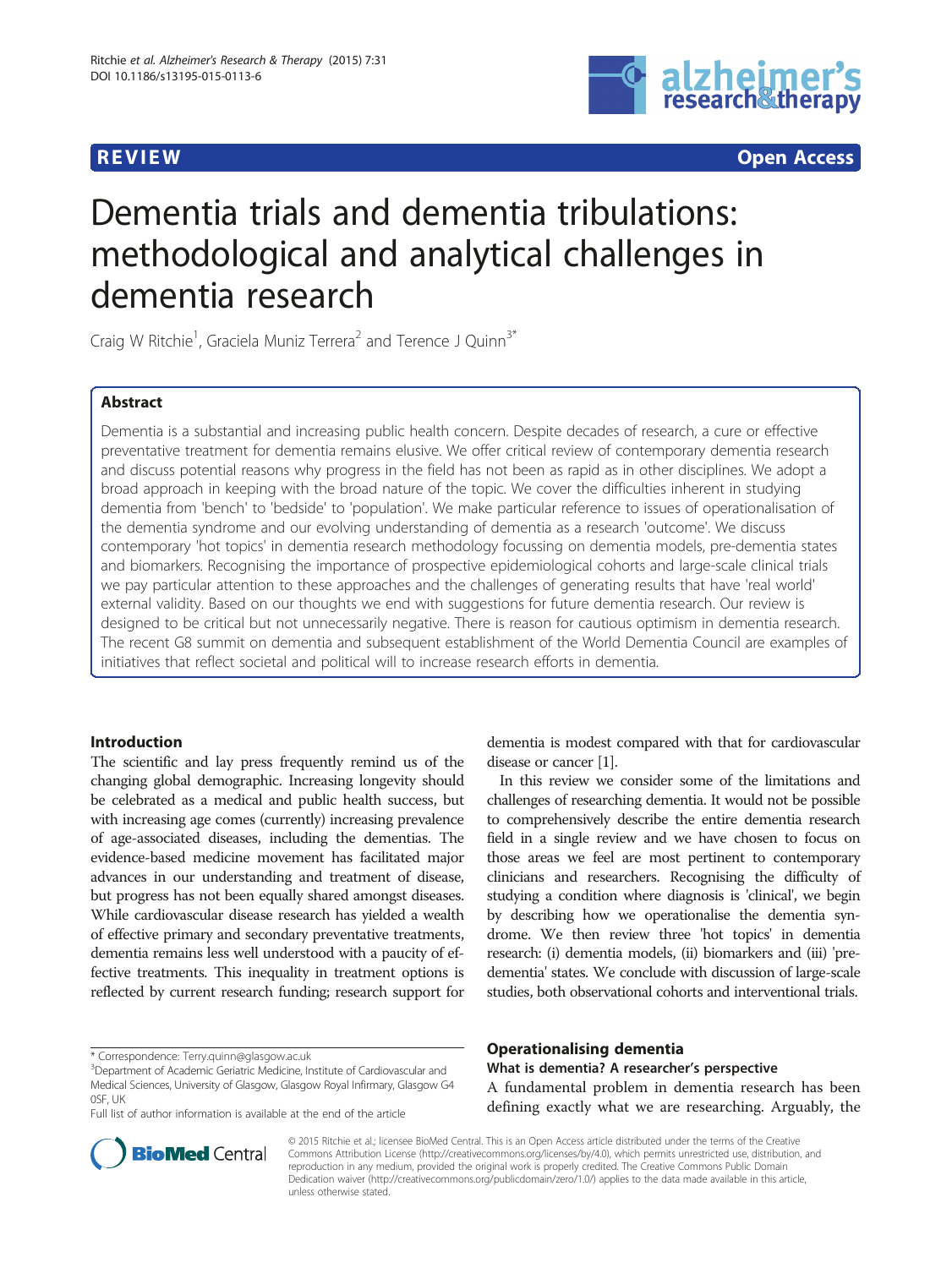complex and reductionist taxonomy of dementia theory has led to compartmentalised thinking and research. As a research 'outcome' dementia can be operationalised at various levels. We have developed a nosological system wherein dementia can be diagnosed as a syndrome and further classified by presumed underlying disease (for example Alzheimer's) and this classification can be subtyped again (Alzheimer's variants). Classification by the clinical symptomatology, the neurohistopathology, characteristics of the patient group ('pre-senile' dementia) or site of predominant anatomical change ('subcortical') have all been employed [[2\]](#page-9-0). While many of these classifications are now obsolete, new technologies, particularly dementia 'biomarkers', may foster a plethora of new research terminologies and labels [\[3](#page-9-0)].

Dementia remains a clinical diagnosis and this diagnosis is usually made using standardised classification systems such as the American Psychiatric Association Diagnostic and Statistical Manual of Mental Disorders (DSM) or the World Health Organization International Classification of Disease (ICD) [[4,5\]](#page-9-0). These lexicons bring a degree of clarity but it is worth noting that there are differences in their approaches, and studies comparing contemporaneous assessment with ICD and DSM reveal potential disagreements in classification [\[6](#page-9-0)]. Neither system is superior to the other and both have been criticised for their reliance on memory impairment to make a diagnosis and their focus on defining exclusive disease subtypes and their use of criteria designed to capture disease only once it is clinically obvious and other conditions have been fully excluded [[6](#page-9-0)].

A revision of DSM (DSM-V) was published in May 2013 and revision of ICD (ICD-II) is anticipated [\[4](#page-9-0)]. DSM-V has moved from a focus on memory and has redefined 'dementia' as 'neurocognitive disorder' with qualifiers of 'major' or 'minor' disorder. Major neurocognitive disorder is not synonymous with 'dementia' as previously described and we will have to be mindful of this when interpreting and comparing data from studies that use different iterations of DSM. Classification system content continues to lag behind improvements in our understanding of natural history and pathogenesis. In the rapidly evolving landscape of contemporary dementia research, more frequent revision of diagnostic classification may become necessary.

Research has historically concerned dementia at the later stages, when definitive diagnosis can be made. Developments in imaging and molecular medicine are beginning to redefine our understanding of the natural history of dementia and this may in turn influence operational definitions of dementia states. The current understanding of (certain forms of) dementia progression describes neuropathological changes associated with development of dementia that may precede symptomatic disease by decades, cognitive change

not yet sufficient to warrant a dementia label and then a state of overt dementia with progressive clinical severity [[7](#page-9-0)] (Figure [1](#page-2-0)). For practical reasons we arbitrarily define these clinical stages, but the reality is of a continuum with no clear temporal delineation between stages. In fact some may reach a stage of cognitive impairment and not progress further, while others may even show reversion to 'normal' cognition. The ongoing debate as to where in the pathway research resources should be targeted is a reminder of our limited understanding of the dementia progression pathway.

#### What about dementia subtypes?

The traditional approach to dementia has been to define a disease syndrome and then try to describe the underlying disease state. The diseases that cause dementia are defined in terms of classical autopsy-based neuropathology, yet we attempt to assign these labels in life through recognition of certain phenotypic patterns. The commonest cause of dementia in community dwelling older adults is Alzheimer's disease (AD). AD research has accordingly tended to dominate the dementia landscape. Indeed many of the major scientific journals in dementia research have the term 'Alzheimer's' in their title. To maintain scientific purity a focus of traditional dementia research has been around separating AD dementia from other dementia types.

Improvements in our understanding of later life dementia cause us to question the utility and validity of this rigid classification-based approach. Risk factors for AD and vascular dementia are shared [[8\]](#page-9-0) and the majority of dementia in older age is 'mixed' with varying degrees of vascular, amyloid and other pathologies [\[9](#page-9-0)]. In older adults correlation between clinical classification and the predominant neuropathology seen at autopsy is poor [\[10\]](#page-9-0). If the goal is to describe or target dementia at the population level, then strict classification-based inclusion/exclusion criteria may give data with limited external validity [[11\]](#page-9-0).

While at a population level treating dementia as a single entity may be appropriate, no-one would argue that we should stop trying to classify dementia completely. Indeed the increasing interest in stratified medicine would argue for greater pathological classification. We must also be mindful of not extrapolating research from a specific dementia group and applying the findings to the entire syndrome, the so-called Alzheimerisation of dementia. These apparently opposite approaches can exist together and there are examples of successful research paradigms where conditions have been assessed both as a syndrome and as individual disease groups. An example of this would be the field of stroke research; important bodies of work around small vessel disease stroke, intracerebral haemorrhage and cardioembolic stroke are all available, while large cohorts and trials have studied the stroke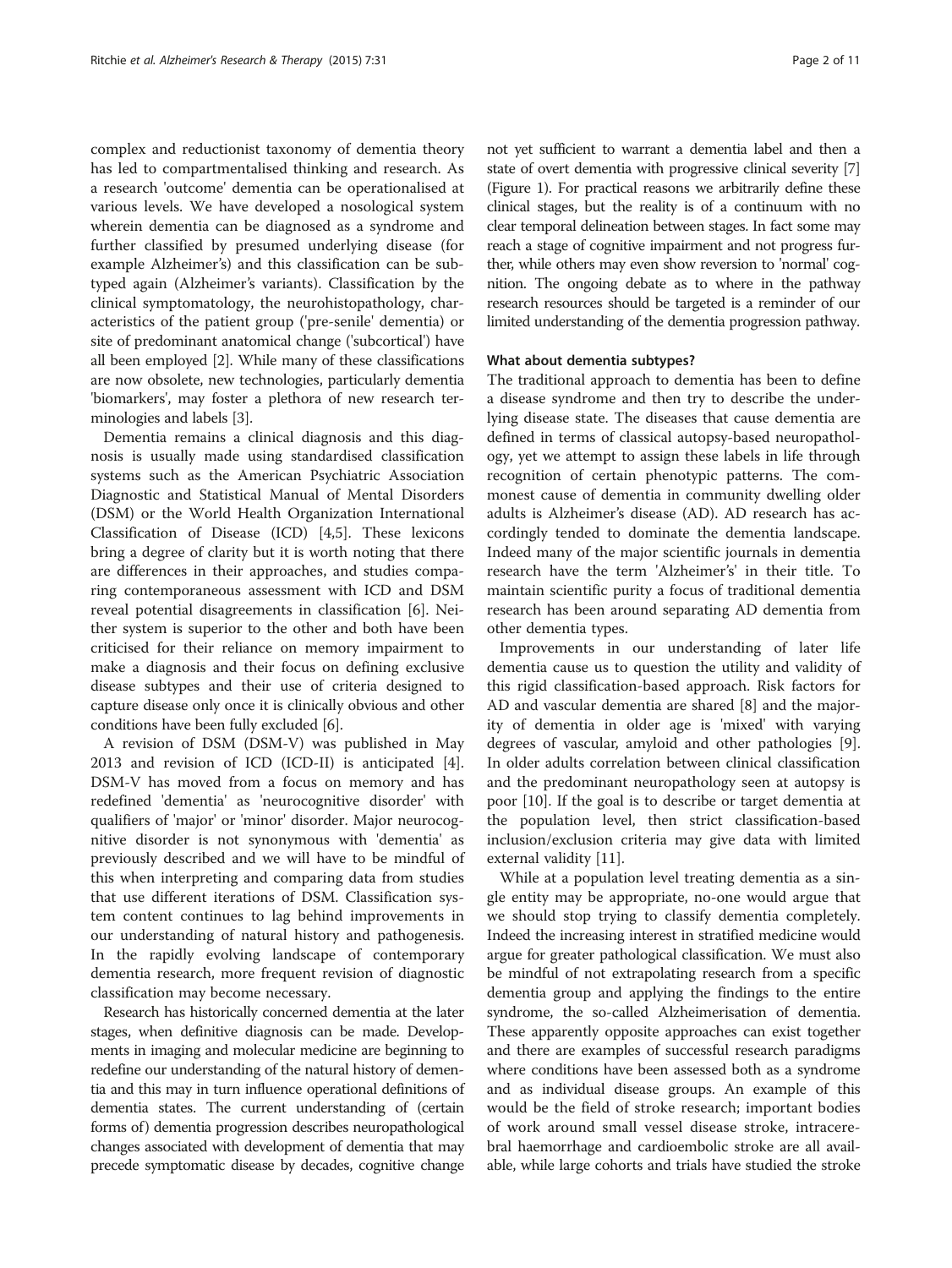<span id="page-2-0"></span>

biomarker-detected changes of dementia can be selected and this cohort then progresses through a stage of 'cognitive impairment nondementia' (CIND) with eventual overt dementia of a particular pathological subtype. (b) A more complex situation that is closer to the 'real world' of dementia research, wherein predictive accuracy of biomarkers is not 100% sensitive or specific, CIND to dementia conversion is neither predictable nor inevitable and the final syndrome of dementia is often a mix of underlying pathologies. CSF, cerebrospinal fluid; MCI, mild cognitive impairment.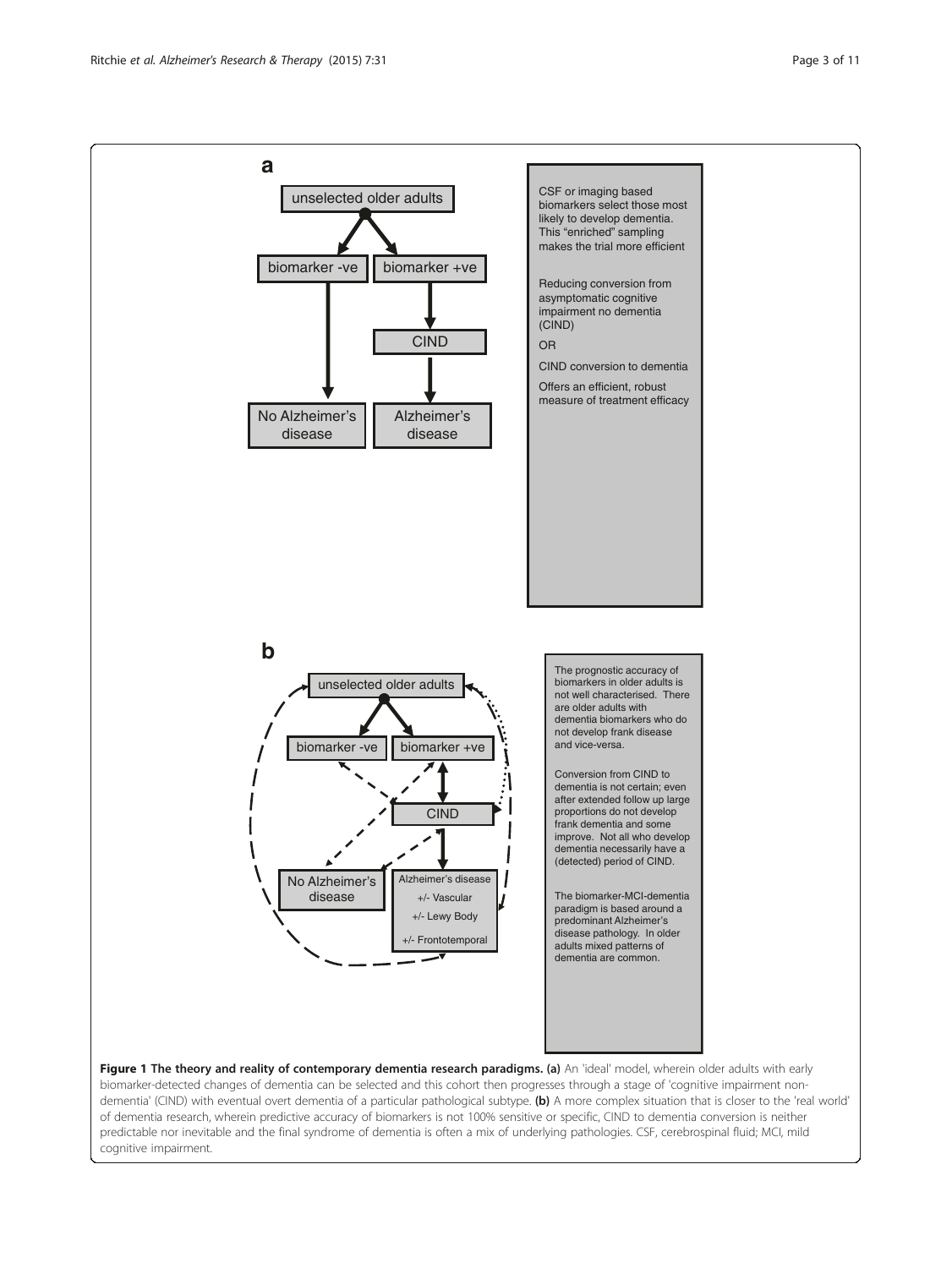syndrome as a whole and yielded data that have informed practice.

## How do we quantify dementia in research?

A consistent feature of dementia research is the inconsistency in how we measure the syndrome of interest. Dichotomous 'dementia' versus 'no dementia' outcomes have utility but can be methodologically inefficient with limited precision and responsiveness to change [\[12\]](#page-9-0). For describing dementia incidence or prevalence, there is a trade-off between the validity of the case ascertainment and the time and effort required. A gold standard of expert clinical diagnosis requires availability of expert assessors and access to appropriate investigations and ideally repeats assessment to document change over time. This approach is only possible at the individual patient or small scale study level. In contrast, using routinely recorded data, such as is held in primary care registries, can allow for relatively quick assessment of whole populations for those with a label of dementia. However, the resulting data will be less robust and in particular there are likely to be numerous 'false negatives' [\[13\]](#page-9-0) (Figure 2). Even within a rubric of clinical diagnosis, there may be heterogeneity in the dementia assessment employed. A distinction could be made between the dementia diagnosis made in routine clinical practice and the diagnosis made as part of a research study, where the clinical study can potentially make use of expert adjudication panels and comprehensive ancillary investigations to give a robust diagnostic label while in routine care there may be more limited access



to supplementary tests and any diagnostic label may be more nuanced.

Various approaches to describing cognitive change as a quantitative variable have been described, all with vocal proponents [[14\]](#page-9-0). Using some form of neuropsychological assessment to quantify cognitive impairment allows standardised assessment that does not necessarily require lengthy 'expert' input and gives a numerical output that can be used for analysis. An example of a prevalent assessment tool is Folstein's Mini-Mental State Examination. This short, direct test of various cognitive domains has been used in seminal dementia studies but has a number of well documented limitations [\[15](#page-9-0)] (Figure [3](#page-4-0)).

Many other cognitive assessments are available with little guidance on the preferred tool(s). Even in a relatively niche area such as post-stroke cognitive assessment, around 300 different cognitive assessment tools have been used in research and 45 different tools used in clinical practice [\[16,17\]](#page-9-0). This substantial heterogeneity complicates attempts at meaningful comparisons across studies and effectively precludes pooled analyses of study results without substantial efforts to harmonize and co-calibrate the cognitive measures.

Choice of cognitive assessment tool for research should be guided by the properties of that tool and the purpose of the testing. Ferris and colleagues [[18\]](#page-9-0) described the ideal cognitive test, although this ideal is a theoretical construct and no existing tool is 'perfect' (Figure [3](#page-4-0)). There is a literature describing properties of cognitive assessment tools [[19\]](#page-9-0) and efforts to synthesize the evidence will hopefully bring greater clarity and consistency to the field [[20](#page-9-0)].

Regulatory guidance for trials of pharmacological intervention in dementia suggests complementary approaches to cognitive assessment, using a performance-based measure of cognition and an independent clinician-rated measure of global disease severity [\[21](#page-9-0)]. The use of global measures was introduced to ensure that any change is clinically 'meaningful' assuming that important change will be apparent to the assessing clinician [[22](#page-9-0)].

The dementia assessment is not only a cognitive assessment. Dementia is a state of cognitive decline sufficient to cause functional problems; thus, describing function is a critical component. As with cognition, functional assessment is challenging, particularly in an international, cross-cultural context. Further discussion of the challenges of functional assessment is given in the section on 'pre-dementia' states.

All the above assumes the biomedical perspective. Social and psychological sciences argue that these measures are overly reductionist and fail to capture the complex reality of dementia as experienced by those with the condition and their care-givers [\[23\]](#page-9-0).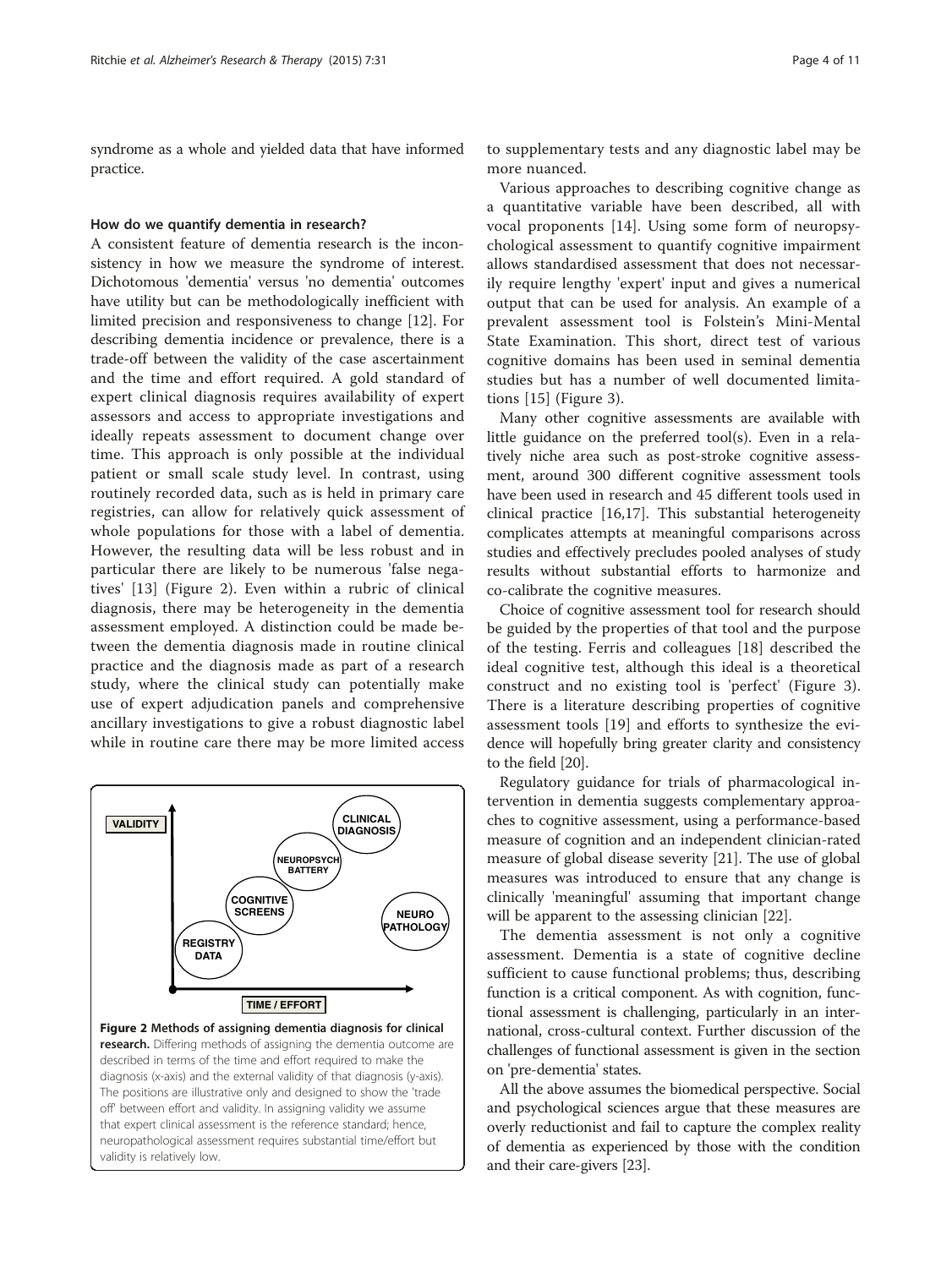<span id="page-4-0"></span>

| <b>Desirable Property</b>                                                     | <b>MMSE</b>                                                                      |
|-------------------------------------------------------------------------------|----------------------------------------------------------------------------------|
| Samples the full range of relevant cognitive<br>functions                     | No (poor at describing executive functions<br>amongst others)                    |
| Sensitive to deficits of ageing and dementia                                  | No (poor at determining Mild Cognitive<br>Impairment)                            |
| Sensitive to longitudinal change                                              | No (poor responsiveness over short follow<br>up periods)                         |
| Difficulty range appropriate to the severity<br>of dementia in patient sample | No (problems with cultural and educational<br>influences)                        |
| Equivalent forms for repeated<br>administration                               | No                                                                               |
| Reasonable duration (less than one hour)                                      | Yes (around 20 minutes assessment time)                                          |
| Sensitive to treatment effects                                                | ? (although has been used in many seminal<br>dementia RCTs)                      |
| Good reliability                                                              | Yes (inter-observer and internal reliability<br>both good)                       |
| Good validity (in relation to pathology and<br>activities of daily living)    | ? (association with function / activities of<br>daily living not well described) |

**Figure 3 Properties of cognitive assessment tools.** The first column describes the properties of an 'ideal' cognitive assessment tool (Ferris) and the second column describes a popular assessment tool (Folstein's Mini-Mental State Examination; MMSE) against these desired properties. RCT, randomised controlled trial.

# Contemporary 'hot topics' in dementia research Dementia 'models' for research

Dementia is predominantly a disease of later life with a pathogenesis that may span decades. Thus, clinical studies may require protracted follow-up to assess outcomes of interest. One could argue that the focus should be unselected older adults. However, older adults bring inherent 'noise' in terms of comorbidity, frailty, polypharmacy and so on, as well as the problem of attrition due to death for non-dementia causes. Conversely, if we restrict studies to 'healthy' adults, then results have limited external validity. This dilemma is not unique to dementia; older adults with frailty or comorbidity are underrepresented in many studies and evidence-based guidelines may have limited relevance to 'real world' populations [[24](#page-9-0)]. This challenge does not preclude meaningful research but emphasises a point that we will repeat in other sections of this review: we can only progress dementia research with cross-disciplinary collaboration that draws on expertise from geriatric medicine, neurology, psychiatry, psychology and other relevant fields. In the meantime more efficient methods of studying dementia are clinically and economically attractive. Unfortunately, dementia models currently available are problematic.

Researchers have used human phenotypic 'extremes' to study dementia - examples include the exclusively amyloid pathology that results from mutations in the APP and PSEN1/2 genes and the monogenic disease CADASIL (cerebral autosomal dominant arteriopathy with subcortical infarcts and leukoencephalopathy) for vascular dementia [[25\]](#page-9-0). Inherited dementias can give interesting information, but the relevance of these pure pathological states to sporadic dementia is at best limited. More common genetic variants can be employed to 'enrich' study samples (for example, the A4 study currently recruiting in North America). Genetic association studies have revealed a wealth of potential dementia risk markers but the effect of individual variants is often modest and it has been argued that a genotyping approach may be no more useful than a simple description of 'family history of dementia' [\[26](#page-9-0)].

Transgenic animal models of various pathological dementia subtypes have been described [[27](#page-9-0)]. Translation of promising results from mouse to man has often yielded disappointing results [\[28](#page-9-0)]. Critical reviews of animal-based dementia work are available; for example, the Collaborative Approach to Meta-Analysis and Review of Animal Data from Experimental Studies (CAMARDES) group offer a critique of animal research in neurological disease and suggestions for improved conduct and reporting. They highlight recurring methodological limitations in animal research that mirror those seen in clinical studies, including non-blinding, lack of randomisation and publication bias [\[28](#page-9-0)]. Many of the problems in moving from bench to bedside relate to the external validity of the animal model employed. This is not solely a reflection of the increased complexity of the human brain compared with the mouse brain. As discussed, dementia usually happens as a result of mixed pathologies and in the context of a host of confounders that are difficult to simulate in the laboratory, including ageing, physical frailty and premorbid education.

Dementia is a progressive condition and an attractive approach is to use statistical models to describe trajectories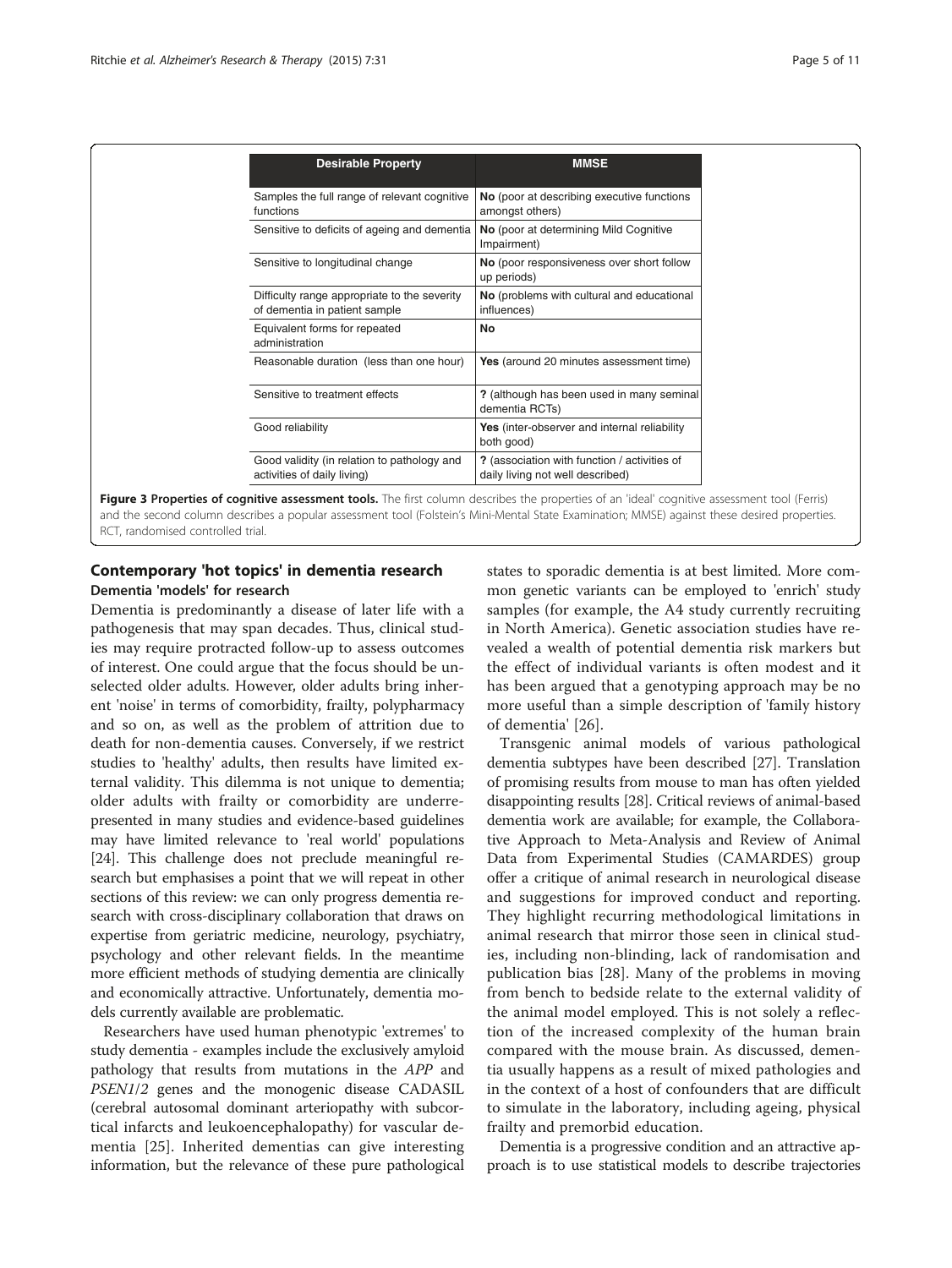of dementia-associated decline. Latent growth (or random effects) models are commonly used in dementia research. These approaches account for the auto-correlated nature of data generated from longitudinal studies and estimate average and individual trajectories using all available data [[29](#page-9-0)]. Estimates of the heterogeneity of individual trajectories about the average trajectory are a key output of these models as they inform about individual differences in the evolution of disease. These models are highly flexible, as either parametric or non-parametric versions may be employed to describe non-standard trajectory shapes. However, there are limitations; although data from individuals with incomplete follow-up contribute to the model, missing observations are assumed to be random, an assumption implausible in the context of dementia where differential dropout and mortality operate. Secondly, results may be sensitive to features of the data and study design, such as ceiling and floor effects and separation of data collection waves. Thirdly, unless explicitly separated, model estimates may represent a compound of within and between individual sources of information [[30](#page-9-0)]. Extensions of standard formulations of latent growth models (such as shared random effects models for missing data or Tobit models to account for ceiling/floor effects) have been proposed, although their application is not widespread [[31\]](#page-9-0).

An important aspect of modelling dementia-related trajectories is the determination of the optimal time metric to best describe temporal changes of the process of interest. Intuitively, age may be considered as the natural metric to model change. A process-based approach where outcomes are modelled as a function of distance to the event that is most associated with the changes observed (for example, time to dementia diagnosis) has

been shown to result in a reduction of residual variance estimates and better fitting models [\[32](#page-9-0)] (Figure 4a). Although process-based models result in better statistical fit, results may be hampered by the availability of accurate information about diagnosis. Change-point models (sometimes also called broken stick models) are a parameterisation of latent growth models that describe processes that occur in two phases with an abrupt change between them (Figure 4b). These models have been used in dementia research to estimate the onset of accelerated decline and are of particular interest to quantify change in rate of decline before and after diagnosis and identify risk factors that may differently affect the distinct phases of the disease and factors that may be associated with a delayed onset. Most applications of change point models have been estimated under the strong assumption of a common change point across individuals, although using Bayesian estimation techniques (as opposed to maximum likelihood estimation) random change point models have also been considered to estimate individual change points in preclinical dementia. Extensions to multivariate formulations of change point models have been employed to identify the temporal ordering of change [[32](#page-9-0)] and models that assume a smooth, rather than an abrupt, transition have also been developed although not yet applied in dementia research [\[33](#page-9-0)].

### 'Pre-dementia' states and research

Accepting the current view of AD dementia progression, between asymptomatic pathological change and overt disease there may be a period of more subtle cognitive change not sufficient to meet diagnostic criteria for the dementia syndrome. This transitional state has been given many names, including mild cognitive impairment and



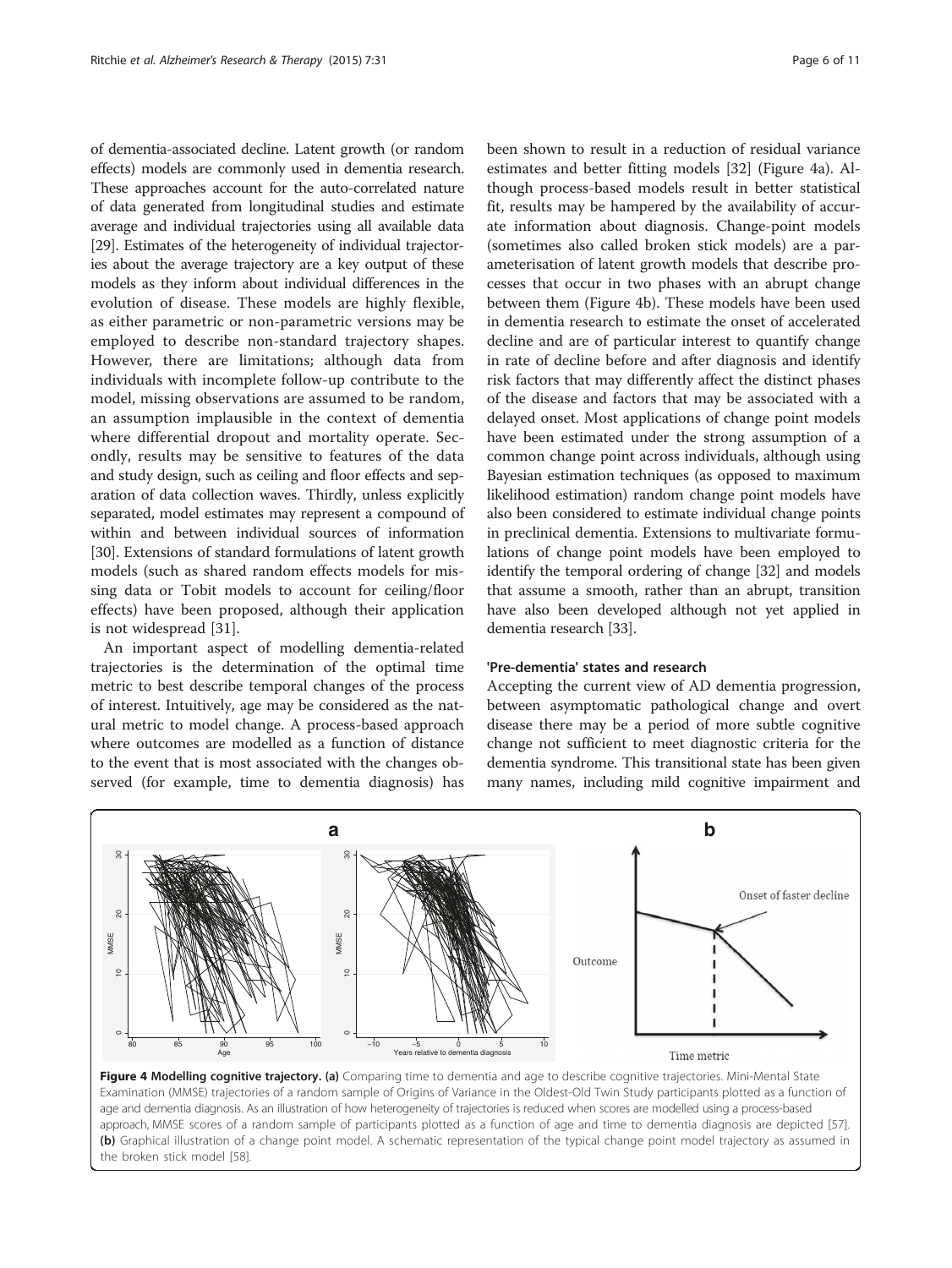cognitive impairment no dementia (CIND). DSM-V describes the functional decline of major neurocognitive disorder as 'sufficient to interfere with independence'. Thus, the defining difference between CIND and established dementia is in functional ability, with social and occupational function preserved in CIND but impaired in dementia. Functional assessment in dementia is fraught with numerous challenges. Traditionally, we have used care-giver-based informant assessments. These tools are open to bias from care-givers' mood and sense of burden and many commonly used scales only provide a snapshot of functional impairment. Functional assessment scales used in other areas of elderly care (for example, stroke research) may have some utility that could be applied in dementia research [[34\]](#page-9-0).

The differentiation of CIND from dementia states is crucial to research. Individuals with 'pre-dementia' are a target population for studies of novel prognostic and therapeutic interventions as this group theoretically offers a window of intervention opportunity before overt and irreversible cognitive change occurs. Recognising the therapeutic potential of early intervention there are currently around 124 registered trials of investigational pharmacological agents in mild cognitive impairment/ CIND [\[35\]](#page-9-0). The US Food and Drug Administration mandates that conversion to dementia be used as study endpoint in treatment trials and in studies to validate biomarkers.

There are problems with the CIND conversion research paradigm. There is limited guidance on what constitutes CIND, particularly with regard to assessment of function. There is no consensus on which scales to use to measure functional ability or indeed what level of activity limitation is sufficient to merit a dementia label. As a result, CIND misclassification is prevalent in clinical trials with up to a third of participants enrolled as CIND misclassified and many already meeting criteria for dementia [\[36](#page-9-0)]. The erroneous inclusion of those who have early dementia into a CIND trial or failure to detect progression to functional impairment and dementia will substantially reduce trial power [\[37](#page-9-0)].

Temporal progression to established dementia is unpredictable and not inevitable (Figure [1\)](#page-2-0). Annual rates for conversion of mild cognitive impairment to dementia of around 10% are quoted but meta-analysis suggests lower conversion over longer follow-up periods [\[38](#page-9-0)]. The study sampling frame may be relevant, with community recruited samples displaying much lower conversion rates than clinical samples [[38](#page-9-0)]. 'Reversion' from CIND to states of normal cognition for age is also possible and further complicates the field as most models assume an irrevocability to dementia progression. The limitations of the clinical CIND definition led to proposals to enhance the process through use of biomarkers [[3](#page-9-0)]. However, these proposals were lacking a strong empirical base [[39](#page-9-0)] and early evidence suggests that biomarkers may not provide the hoped for improvement in accuracy [[40](#page-9-0)].

# What is the role of biomarkers in research?

Biomarkers are defined as characteristics that can be objectively measured and used to evaluate biological processes (normal or pathological) as part of a diagnostic/prognostic evaluation or as indicator of response to intervention. Neuroimaging and tissue (mostly cerebrospinal fluid) based biomarkers have been described that may give an indication of early neuropathological change suggestive of future dementia [\[39,40](#page-9-0)]. In a relatively short time these biomarkers have been incorporated into diagnostic criteria and have been proposed as a novel method to improve patient selection for dementia research. An amyloid positron emission tomography ligand has been licensed on the basis of its utility in excluding a diagnosis of AD and the European Medicines Agency has supported the use of certain markers for studies of prodromal AD. There is a concern that biomarkers are increasingly used in routine clinical work, a practice not supported currently by any consensus clinical guidelines [\[41\]](#page-9-0).

Two potential roles for biomarkers in dementia studies have been described. Using biomarker data as a surrogate outcome measure is intuitively attractive as the biomarker may offer early or more precise assessment of between-group differences. However, we must be mindful of high profile examples where positive trial data based on biomarker surrogates did not translate into meaningful clinical efficacy [\[42\]](#page-9-0). Biomarkers may also be used to define populations at risk of dementia and so 'enrich' study populations [[3\]](#page-9-0) as well as acting as intermediary phenotypes to decide on a drug's continuation in a trial aimed at showing clinical benefit. This approach is at the core of the proposed Innovative Medicines Initiative-European Prevention of Alzheimer's Dementia (IMI-EPAD) project.

We must be cautious in our enthusiasm, as there is still much we do not know regarding dementia biomarkers. The prognostic accuracy of biomarkers is substantially attenuated in older age; the proposed stepwise progression from biomarker change to dementia is not always apparent and time course is highly variable and there is not always a clear biological gradient between biomarker burden [\[41,43\]](#page-9-0). Existing statistical models employed to assess how changes in biomarkers impact on cognitive function are limited and need further development and the historic lack of standardisation in both sampling and analysis makes attempts at *post hoc* data harmonisation challenging. There are also ethical and feasibility issues. At present most biomarkers require detailed neuroimaging or invasive tissue sampling. Given the uncertainty around the 'meaning' of biomarkers, we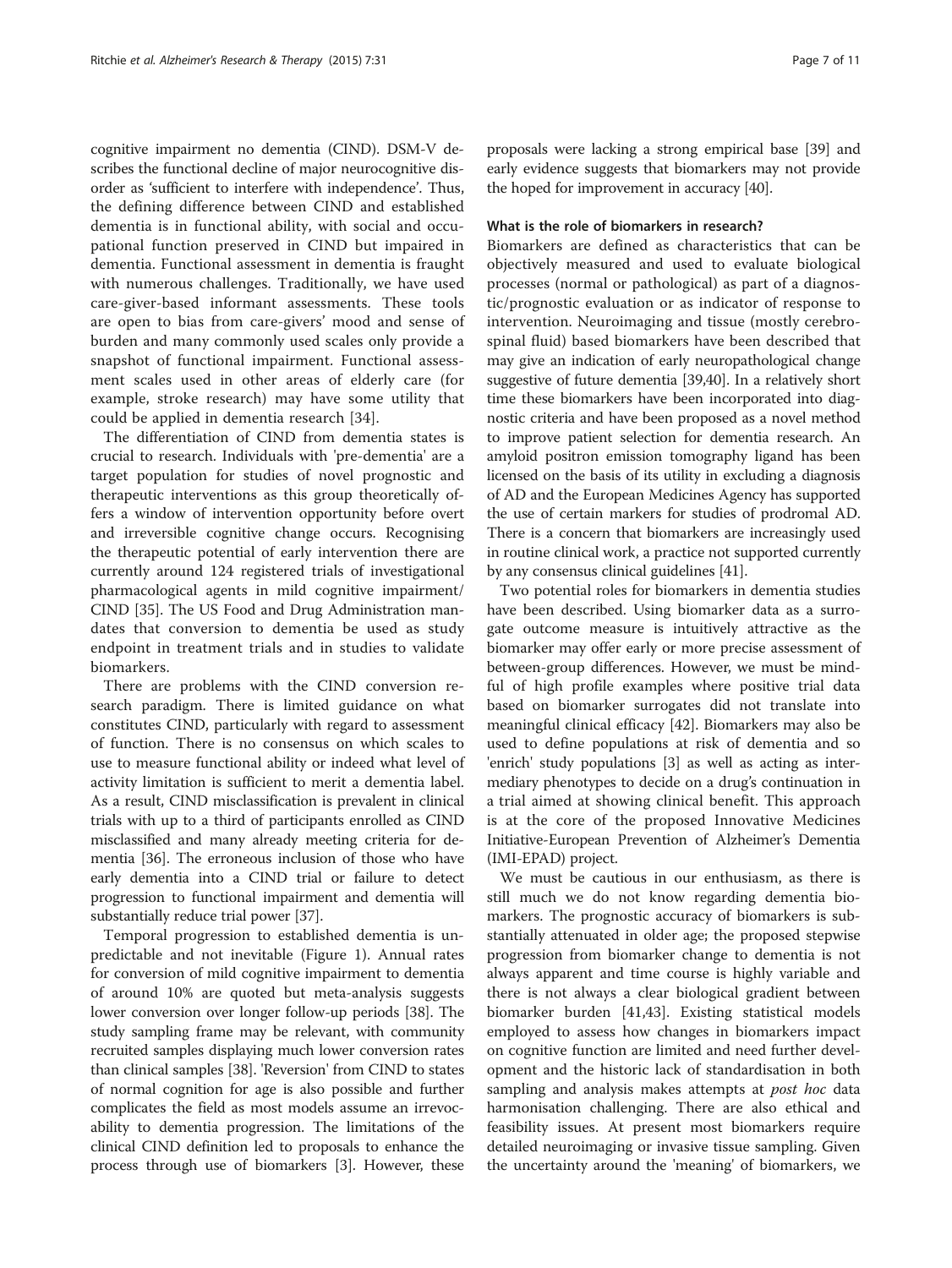need to be careful around consent and information disclosure in asymptomatic mid-life adults.

# Large scale studies

# Epidemiological studies in dementia?

The study of dementia epidemiology has presented several challenges, some specific to dementia and some common to other diseases.

A theme of dementia research has been looking to define modifiable risk factors that may in turn prove to be targets for intervention. Dementia, like many common non-communicable diseases, is the end result of a complex interplay of genetic, lifestyle, clinical and environmental factors. Given the multifactorial nature of dementia, the strength of association for any one risk factor is likely to be modest and very large populations may be required to detect meaningful signals [[44](#page-9-0)]. Some have argued that it is overly simplistic to suppose that a single factor will be responsible for a substantial proportion of older age cognitive decline and researchers should focus on identifying groups of interrelated/interacting factors that are potentially causal or protective. A better understanding of the frequency of risk factors in the community should influence public health policy [\[45](#page-9-0)].

If we accept the current model of dementia with its long latent period, it is difficult to define an ideal time to begin study. Assessing late in the disease process may miss opportunities, while assessing very early will require follow-up periods that are not feasible using current study methods. There are few large prospective studies that offer follow-up from mid-life or younger though several have recently initiated. Studying associations at various time points in the dementia pathway is important as the role of certain 'risk factors' may change as disease progresses [[46\]](#page-9-0). Novel programmes seek to develop complex mid-life models associating risks with disease manifestation and longer term clinical and cognitive outcomes [[46,47](#page-9-0)]. This focus on mid-life risk and dementia was highlighted in the recent Blackfriar's Consensus on Promoting Brain Health [[48\]](#page-10-0).

Dementia and other non-communicable diseases share many risk factors, not least of which is older age itself. This may cause problems of competing risk where those with potential to develop dementia die of other diseases before cognitive decline is manifest. Another challenge of studying a multifactorial disease with a long 'latent' period is that the environmental context may change over the period of study. As an example, the last few decades have seen substantial changes in population levels of education. Education can impact on dementia expression and current dementia incidence and prevalence figures for older adults (based on educational and social norms of the first half of the 20th century) may not extrapolate to the future [[49\]](#page-10-0).

As there is a ready supply of 'substrate', many dementia studies have been conducted in the memory clinics or wards of academic centres with a research interest in dementia. The external validity of these cohorts is questionable. For longitudinal studies where patients are recruited in specialist centres there needs to be robust links with community and primary care for follow-up. Recent European initiatives have sought to 're-purpose' observational cohorts and develop community-based registers of patients. The creation of such 'readiness cohorts' for trials is one of the primary activities in the creation of the UK Dementia Platform [[50](#page-10-0)].

The ideal would be to study dementia using a representative sample and a life course perspective. This is potentially challenging and costly but not impossible. There are examples of high quality, longer term prospective studies that are helping improve our understanding of dementia - the Medical Research Council Cognitive Function and Ageing Study is an exemplar [[48](#page-10-0)]. Such approaches require considerable investment to set up and run. To maximise the potential return on this investment there needs to be early consideration of data storage and data linkage (mindful of data sharing and privacy concerns) to external data sources such as electronic patient records as well as to other relevant cohort databases, an approach being taken in the Innovative Medicines Initiative European Medical Information Framework (IMI EMIF-AD) project [[51\]](#page-10-0).

### Clinical trials in dementia

The ultimate goal of much of the research activity in dementia is to develop interventions for 'treatment' or even 'cure'. The classical bench to bedside paradigm has been disappointing in dementia. There is a long list of putative dementia treatment compounds with favourable pre-clinical and early phase trial data that have been neutral or even potentially harmful when assessed in phase III studies [\[28\]](#page-9-0).

The 'gold standard' for testing efficacy is the prospective, blinded, randomised controlled trial (RCT). Regulatory authorities took an early interest in dementia RCTs and proposed a framework for assessment that is still used today. Thus, dementia treatment RCTs have historically been fairly robust, but there may still be scope to improve. Indeed there is a plausible argument that the traditional single intervention RCT paradigm is not suited to a complex multifactorial condition such as dementia [[46](#page-9-0)]. An issue specific to studies looking at later stages of dementia is around consent to randomisation/intervention. The complexity of contemporary dementia research interventions can make informed consent challenging even for patients with no cognitive issues. The consent, recruitment and retention of patients with progressive cognitive decline is problematic and further complicated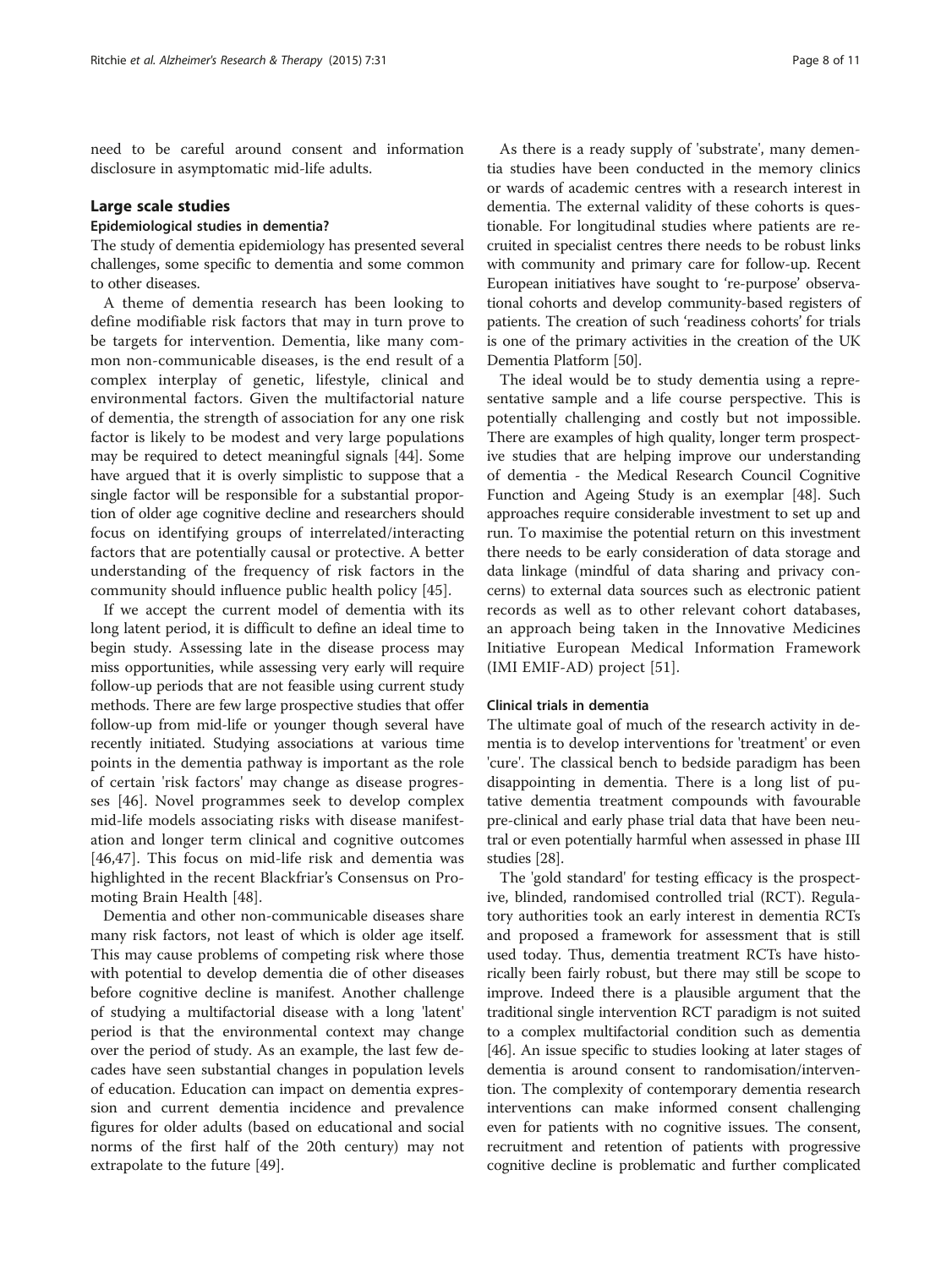by country-specific differences in legislation - for example, around proxy-based consent.

Large scale, international RCTs are an expensive endeavour, with number of participants recruited being a major factor in total cost. Expectations of treatment effects from previous RCTs in dementia may have been overly optimistic with possibility of type II statistical error. Given the prevalence and disability associated with dementia, even modest treatment effects many still be important at a population level [[26\]](#page-9-0). Data from other neurological diseases suggest that optimising basic aspects of study process, such as improving classification of outcomes, can have a substantial impact on required sample size and ultimately cost of the study [[37\]](#page-9-0).

As with the 'life course' epidemiology studies discussed previously, the cost of multicentre RCTs must be balanced by efforts to maximise added value. The robust phenotyping and outcomes assessment of RCTs provides a data resource that may be used for testing future novel hypothesis. Collating anonymised, individual patient level data across several such RCTs in a single resource designed for future research has been demonstrated to have feasibility in the field of cerebrovascular medicine [\[52,53\]](#page-10-0). In both RCTs and prospective cohorts, collecting baseline and follow-up samples to create a 'biobank' of tissue, imaging and genetic materials as well as clinical outcome data with broad consent that allows for future research and sharing will increase the potential research utility beyond the primary aims of the original study. If participants give consent for neuropathology, the research potential increases further still. In all of this, consideration must be made to 'future-proofing' the data so that data are standardised to allow harmonization with data from other resources.

Data from 'non-memory' RCTs can be used to progress the dementia research agenda. High profile examples from North America include the Framingham Heart Study and the Honolulu Asia Aging Study, both of which added cognition-based analyses to the existing cardiovascular data [[54](#page-10-0)]. Contemporaneous dementia assessment of a population with detailed historical phenotyping has allowed exploration of mid-life risk factors with later life cognitive decline.

Greater harmonisation and a culture of sharing experience and best practice in dementia treatment and prevention trials may help progress the dementia research agenda with specific consensus statements appearing [[55\]](#page-10-0) and the creation of conduct and reporting guidance specific to dementia studies [\[56](#page-10-0)].

# Conclusion

A dementia 'cure' remains elusive. One could speculate that problems with trial design, endpoint definitions and analysis may be contributory. However, we should avoid research nihilism; there has been substantial advance in our understanding of dementia and as we develop new techniques and technologies there is cause for cautious optimism. Based on the discussion in this review we offer some pointers for future dementia research initiatives.

Studies of dementia should recognise the potential disconnection between a pure pathological state and the clinical syndrome of late life dementia. We must be mindful of extrapolating results for 'focussed' samples to an unselected all-cause dementia population.

Inconsistency in choice and reporting of outcome measures is problematic. Based on evidence of test properties, we should look to build a core set of standardised outcomes that can be supplemented by study-specific measures. Where there is guidance on best practice in reporting studies we should follow this.

Although advanced statistical models have been developed and applied to describe trajectories of cognitive change, model assumptions and features of the data and study designs need to be accounted for when implementing these models in dementia research. Further collaboration between methodologists and clinicians should be encouraged for the development of models that fully consider the complexities of dementia studies.

Biomarkers potentially have an important role in patient selection or as study outcome; however, the relevance and utility of these tests in an unselected older adult cohort is still to be described. Innovative study designs will be required to capture the complexity of dementia-related declines/biomarker changes and lifestyle factors associated with these changes.

The complexity of dementia requires an international collaborative approach, and examples of such efforts are available [\[46,](#page-9-0)[54\]](#page-10-0). This will be particularly important to allow adequately powered phase III trials of prevention or intervention.

Note: This article is part of a series on The impact of acute and chronic medical disorders on accelerated cognitive decline', edited by Carol Brayne and Daniel Davis. Other articles in this series can be found at [http://alres.com/series/medicaldisorders.](http://alres.com/series/medicaldisorders)

#### Abbreviations

AD: Alzheimer's disease; CIND: Cognitive impairment no dementia; DSM: American Psychiatric Association Diagnostic and Statistical Manual of Mental Disorders; ICD: World Health Organization International Classification of Disease; RCT: Randomised controlled trial.

#### Competing interests

The authors declare that they have no competing interests.

#### Author details

<sup>1</sup>Department of Psychiatry, Centre for Clinical Brain Sciences, University of Edinburgh, Edinburgh EH10 5HF, UK. <sup>2</sup>MRC for Lifelong Health and Ageing University College London, London WC1B 5JU, UK. <sup>3</sup>Department of Academic Geriatric Medicine, Institute of Cardiovascular and Medical Sciences, University of Glasgow, Glasgow Royal Infirmary, Glasgow G4 0SF, UK.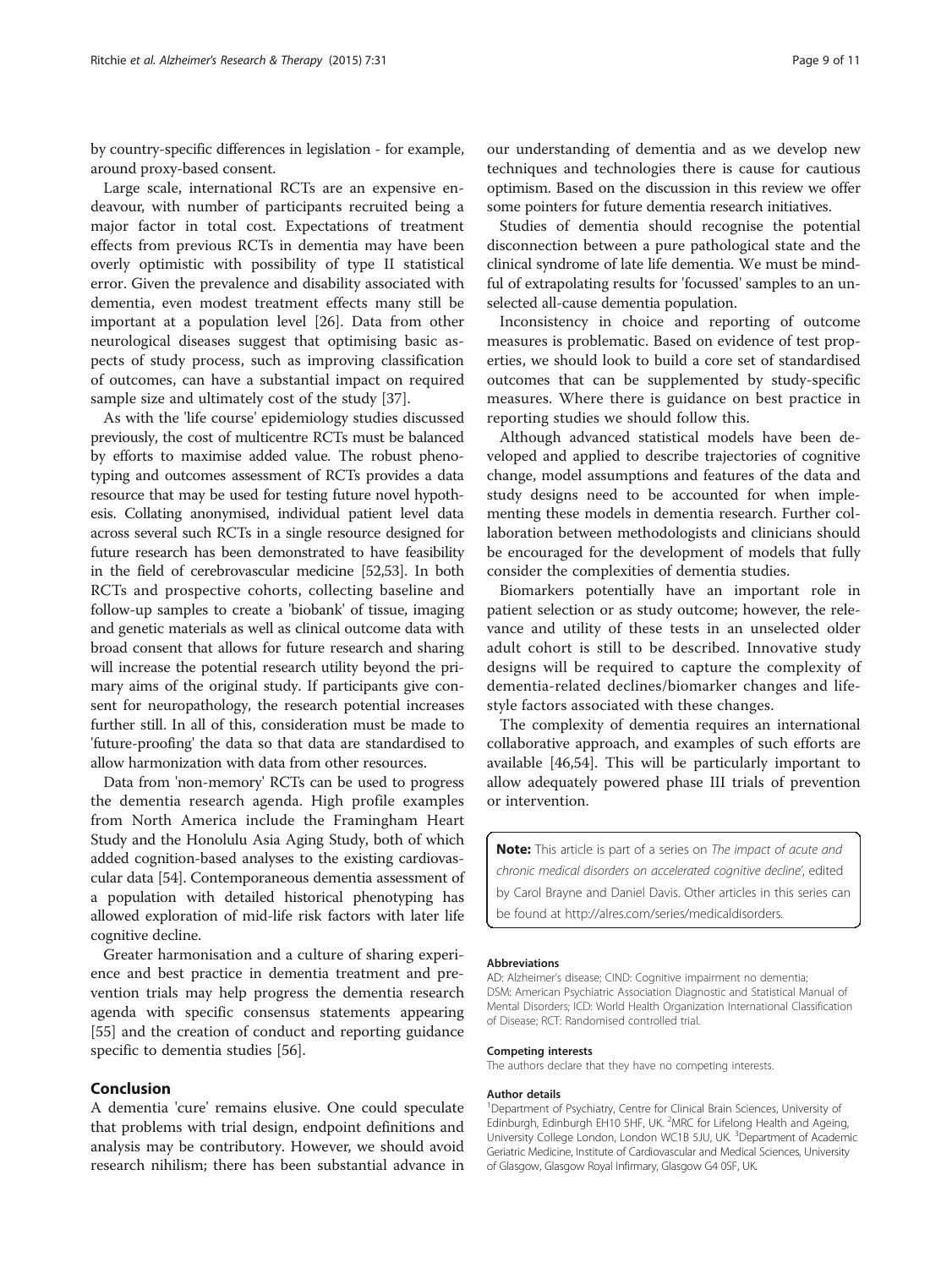#### <span id="page-9-0"></span>Published online: 18 March 2015

#### References

- 1. Luengo-Fernandez R, Leal J, Gray AM. UK research expenditure on dementia, heart disease, stroke and cancer: are levels of spending related to disease burden. Eur J Neurol. 2012;19:149–54.
- 2. Stuss DT, Levine B. The dementias: nosological and clinical factors related to diagnosis. Brain Cogn. 1996;31:99–113.
- 3. Dubois B, Feldman HH, Jacova C, Cummings JL, DeKosky ST, Barberger-Gateau P, et al. Revising the definition of Alzheimer's disease: a new lexicon. Lancet Neurol. 2010;9:1118–27.
- 4. American Psychiatric Association. Diagnostic and Statistical Manual of Mental Disorders. 5th ed (DSM-5). Arlington, VA: American Psychiatric Publishing; 2013.
- 5. World Health Organization. ICD-10 International Statistical Classification of Diseases and Related Health Problems. 10th ed. New York: World Health Organization; 2008.
- 6. Clark LA, Watson D, Reynold S. Diagnosis and classification of psychopathology challenges to the current system and future directions. Annu Rev Psychol. 1995;46:121–53.
- Sperling RA, Aisen PS, Beckett LA, Bennett DA, Craft S, Fagan AM, et al. Toward defining the preclinical stages of Alzheimer's disease: recommendations from the National Institute on Ageing-Alzheimers Association workgroups on diagnostic guidelines for Alzheimer's disease. Alzheimers Dement. 2011;7:280–92.
- 8. Chui HC, Zheng L, Reed BR, Vinters HV, Mack WJ. Vascular risk factors and Alzheimer's disease: are these risk factors for plaques and tangles or for concomitant vascular pathology that increases the likelihood of dementia? An evidence-based review. Alzheimer's Res Ther. 2012;4:1.
- 9. Schneider JA, Arvanitakis Z, Bang W, Bennett DA. Mixed brain pathologies account for most dementia cases in community-dwelling older persons. Neurology. 2007;69:2197–204.
- 10. Schneider JA, Arvanitakis Z, Leurgans SE, Bennett DA. The neuropathology of probable Alzheimer disease and mild cognitive impairment. Ann Neurol. 2009;66:200–8.
- 11. Sonnen JA, Santa Cruz K, Hemmy LS, Woltjer LS, Leverenz JB, Montine KS, et al. Ecology of aging human brain. Arch Neurol. 2011;68:1049–56.
- 12. Hernandez AV, Steyerberg EW, Habbema JDF. Covariate adjustment in randomised controlled trials with dichotomous outcomes increases statistical power and reduces sample size requirements. J Clin Epidemiol. 2004;57:454–60.
- 13. Feldman A, Rizzuto D, Narasimhalu K, Dahl A, Johansson A, Gregorio M, et al. Validity of dementia diagnoses in two Swedish health registers. Alzheimers Dement. 2012;8:493.
- 14. Jackson TA, Wilson D, Sheehan B. Screening for dementia in general hospital inpatients: a systematic review and meta-analysis of available instruments. Age Ageing. 2013;42:689–95.
- 15. Tombaugh TN, McIntyre NJ. The Mini-Mental State Examination: a comprehensive review. J Am Geriatr Soc. 1992;40:922–35.
- 16. Lees R, Fearon P, Harrison JK, Broomfield NM, Quinn TJ. Cognitive and mood assessment in stroke research: focused review of contemporary studies. Stroke. 2012;43:1678–80.
- 17. Lees R, Broomfield N, Quinn TJ. Questionnaire assessment of usual practice in stroke cognitive assessment across Scottish Stroke Units. Disability Rehabil. 2014;36:339–43.
- 18. Ferris SH, Lucca U, Mohs R, Dubois B, Wesnes K, Erzigkeit H. Objective psychometric tests in clinical trials of dementia drugs. Alzheimer Dis Assoc Disord. 1997;11:34–8.
- 19. Quinn TJ, Fearon P, Noel-Storr AH, Young C, McShane R, Stott DJ. Informant Questionnaire on Cognitive Decline in the Elderly (IQCODE) for the diagnosis of dementia within community dwelling populations. Cochrane Database Syst Rev. 2014;4, CD010079.
- 20. Davis DHJ, Creavin ST, Noel-Storr AH, Quinn TJ, Smailagic N, Hyde C, et al. Neuropsychological tests for the diagnosis of Alzheimer's disease dementia and other dementias: a generic protocol for cross-sectional and delayed-verification studies. Cochrane Database Syst Rev. 2013;CD010460.
- 21. US Food and Drug Administration. Alzheimer's disease: Developing Drugs for the Treatment of Early Stage Disease. Draft guidance. Silver Spring, MD:

US Department of Health and Human Services FDA, Center for Drug Evaluation and Research; 2013

- 22. Ferris S. Report of the working group on clinical global measures. Position paper from the International Working group on Harmonization of Dementia Drug Guidelines. Alzheimer Dis Assoc Disord. 1997;11:8–18.
- 23. Bond J. Quality of life for people with dementia: approaches to the challenge of measurement. Ageing Soc. 1999;19:561–79.
- 24. McMurdo ME, Roberts H, Parker S, Wyatt N, May H, Goodman C, et al. Improving recruitment of older people to research through good practice. Age Ageing. 2011;40:659–65.
- 25. Bird TD. Genetic aspects of Alzheimer's disease. Genet Med. 2008;10:321–9.
- 26. Solomon A, Mangialasche F, Richard E, Andrieu S, Bennett DA, Brteler M, et al. Advances in the prevention of Alzheimer's disease and dementia. J Internal Med. 2014;275:229–50.
- 27. Van Dam D, De Deyn PP. Animal models in the drug discovery pipeline for Alzheimer's disease. Br J Pharmacol. 2011;164:1285–300.
- 28. Van der Worp HB, Howells DW, Sena ES, Porritt MJ, Rewell S, O'Collins V, et al. Can animal models of disease reliably inform human studies? PLoS Med. 2010;7:e1000245.
- 29. Commenges D, Letenneur L, Joly P, Alioum A, Dartigues JF. Modelling age-specific risk: application to dementia. Stat Med. 1998;17:1973–88.
- 30. Sliwinksi MJ, Hofer SM, Hall C, Bushke H, Lipton RB. Modelling memory decline in older adults. Psychol Ageing. 2003;18:658–71.
- 31. Henderson R, Diggle P, Dobson A. Joint modelling of longitudinal measurements and event time data. Biostatistics. 2000;1:465–80.
- 32. Hall BC, Ying J, Kuo L, Sliwinsli M, Buschke H, Katz M, et al. Estimate of bivariate measurements having different change points, with application to cognitive ageing. Stat Med. 2001;20:3695–714.
- 33. Van den Hout A, Muniz Terrera G, Matthews FE. Smooth random change point models. Stat Med. 2011;30:599–610.
- 34. Duffy L, Gajree S, Langhorne P, Stott DJ, Quinn TJ. Reliability (inter-rater agreement) of the Barthel Index for assessment of stroke survivors: systematic review and meta-analysis. Stroke. 2013;44:462–8.
- 35. Jelic V, Kivipelto M, Winblad B. Clinical trials in mild cognitive impairment. J Neurol Neurosurg Psychiatry. 2006;77:429–38.
- 36. Petersen RC. Mild cognitive impairment as a diagnostic entity. J Int Med. 2004;256:183–94.
- 37. McArthur KS, Johnson PC, Quinn TJ, Higgins P, Langhorne P, Walters MR, et al. Improving the efficiency of stroke trials: feasibility and efficacy of group adjudication of functional endpoints. Stroke. 2013;44:3422–8.
- 38. Mitchell AJ, Shiri-Feshki M. Rate of progression of mild cognitive impairment to dementia: meta-analysis of 41 robust inception cohort studies. Acta Psychiatrica Scand. 2009;119:252–65.
- 39. Noel-Storr A, Flicker L, Ritchie CW, Nguyen GH, Gupta T, Wood P, et al. Systematic review of the body of evidence for the use of biomarkers in the diagnosis of dementia. Alzheimers Dement. 2013;9:e96–105.
- 40. Ritchie C, Smailagic N, Noel-Storr AH, Takwoingi Y, Flicker L, Mason SE, et al. Plasma and cerebrospinal fluid amyloid beta for the diagnosis of Alzheimer's disease dementia and other dementias in people with mild cognitive impairment (MCI). Cochrane Database Syst Rev. 2014;CD008782.
- 41. Richard E, Schmand B, Eikelenboom P, Westendorp RG, Van Gool WA. The Alzheimer myth and biomarker research in dementia. J Alzheimers Dis. 2012;31:S203–940.
- 42. Fleming TR, DeMets DL. Surrogate end points in clinical trials: are we being misled. Ann Int Med. 1996;125:605–13.
- 43. Bloudek LM, Spackman DE, Blankenburg M, Sullivan SD. Review and meta-analysis of biomarkers and diagnostic imaging in Alzheimer's disease. J Alzheimers Dis. 2011;26:627–45.
- 44. Brayne C, Davis D. Making Alzheimer's and dementia research fit for populations. Lancet. 2012;380:1441–3.
- 45. Ritchie K, Carrière I, Ritchie CW, Dufouil C, Dartigues JF, Berr C, et al. Can we design population prevention programs to reduce dementia incidence? A simulation of the impact of removal of specific risk factors. BMJ. 2010;341:c3885.
- 46. Richard E, Andrieu S, Solomon A, Mangialasche F, Ahtiluoto S, van Charante EPM, et al. Methodological challenges in designing dementia prevention trials - the European Dementia Prevention Initiative (EDPI). J Neurol Sci. 2012;322:64–70.
- 47. Ritchie CW, Wells K, Ritchie K. The PREVENT research programme a novel research programme to identify and manage midlife risk for dementia: the conceptual framework. Int Rev Psychiatry. 2013;25:748–54.